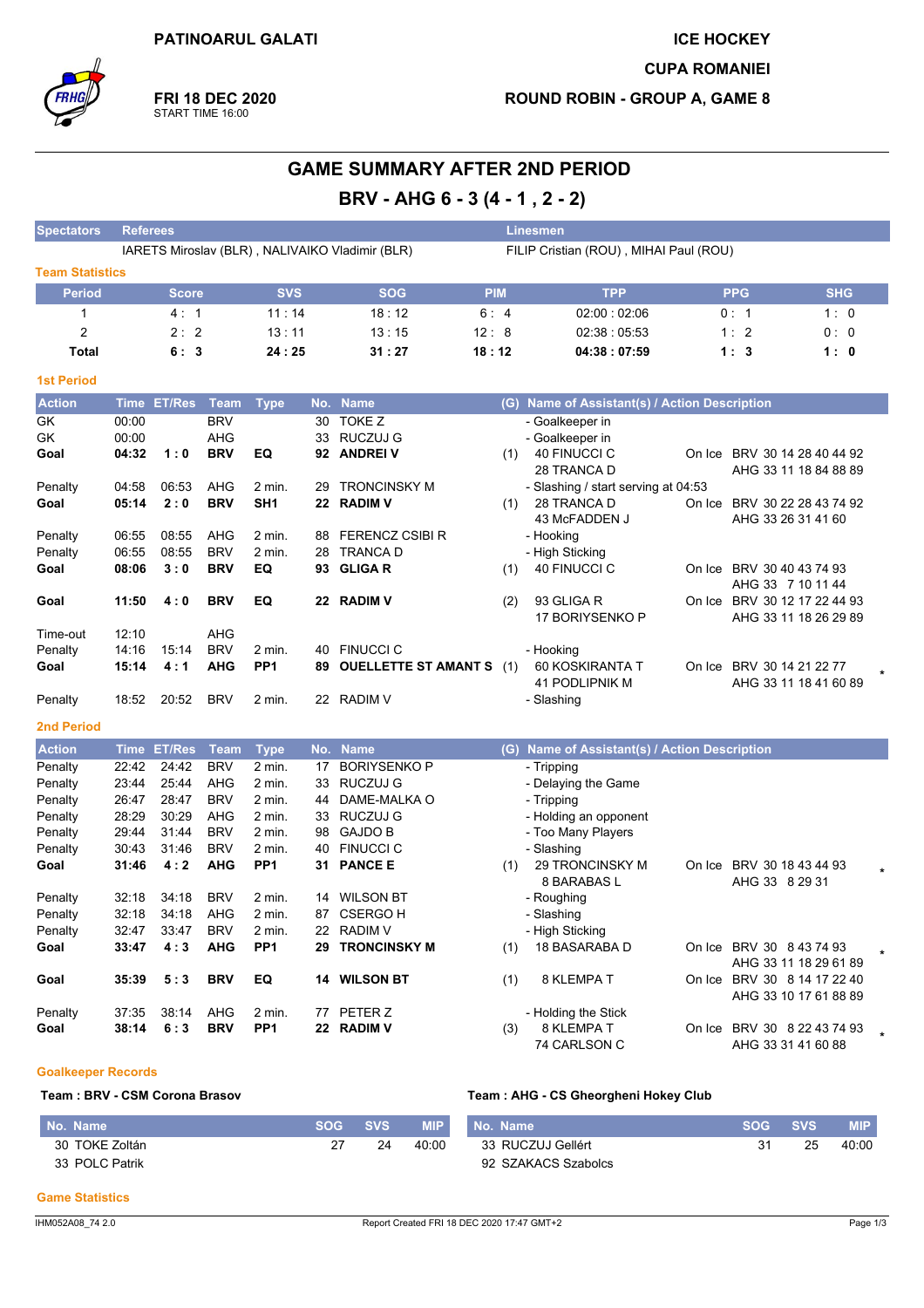

**FRI 18 DEC 2020** START TIME 16:00

## **ICE HOCKEY**

**CUPA ROMANIEI** 

# **ROUND ROBIN - GROUP A, GAME 8**

| Team : BRV (yellow) |                              |   |                         |          |                         |                  |                |                |           |                |             |
|---------------------|------------------------------|---|-------------------------|----------|-------------------------|------------------|----------------|----------------|-----------|----------------|-------------|
|                     | Head Coach: MACQUEEN Dave    |   |                         |          |                         |                  |                |                |           | Shots on Goal  |             |
| No. Pos.            | <b>Name</b>                  | G | $\overline{A}$          | P        | <b>PIM</b>              |                  | $\overline{2}$ | $\overline{3}$ | <b>OT</b> | <b>TS</b>      | $+/-$       |
| F<br>8              | KLEMPA Thomas +A             | 0 | $\overline{\mathbf{c}}$ | 2        | 0                       | 2                | 0              |                |           | 2              | $+1$        |
| $\mathsf{F}$<br>22  | <b>RADIM Valchar</b>         | 3 | 0                       | 3        | 4                       | 3                | 2              |                |           | 5              | $+3$        |
| 43 F                | McFADDEN Josh                | 0 |                         |          | $\mathbf 0$             | 0                | 4              |                |           | 4              | $+2$        |
| 74 F                | <b>CARLSON Cody</b>          | 0 |                         |          | 0                       |                  |                |                |           | 2              | $+2$        |
| 93 F                | GLIGA Roberto +C             |   |                         | 2        | $\mathbf 0$             | $\overline{2}$   | 0              |                |           | $\overline{2}$ | $+2$        |
| 14 D                | <b>WILSON Benjamin Tor</b>   |   | 0                       |          | $\overline{2}$          | 0                |                |                |           |                | $+2$        |
| 28 F                | <b>TRANCA Daniel</b>         | 0 | $\frac{2}{2}$           | 2        | $\overline{\mathbf{c}}$ | 1                | $\overline{c}$ |                |           | 3              | $+2$        |
| 40 F                | <b>FINUCCI Carlo</b>         | 0 |                         | 2        | $\overline{\mathbf{4}}$ | 0                |                |                |           |                | $+3$        |
| 44 F                | <b>DAME-MALKA Oliver</b>     | 0 | $\mathbf 0$             | 0        | $\overline{c}$          | 1                |                |                |           | 2              | $+2$        |
| 92 F                | <b>ANDREI Vasile</b>         |   | $\mathbf 0$             |          | 0                       | $\overline{2}$   | 0              |                |           | $\overline{2}$ | $+2$        |
| 12 D                | <b>BORS Huba</b>             | 0 | 0                       | 0        | 0                       | 2                | 0              |                |           | 2              | $+1$        |
| 17 F                | <b>BORIYSENKO Pavlo</b>      | 0 |                         |          | $\overline{2}$          | 1                | 0              |                |           |                | $+2$        |
| 21 F                | <b>MIHALY Ede</b>            | 0 | $\mathbf 0$             | $\Omega$ | $\mathbf 0$             | 0                |                |                |           |                | 0           |
| 69<br>D             | <b>PETER Balazs Szabolcs</b> | 0 | $\mathbf 0$             | 0        | $\pmb{0}$               | $\boldsymbol{2}$ | 0              |                |           | 2              | 0           |
| 77 F                | MOLNAR Zoltan +A             | 0 | $\mathbf 0$             | $\Omega$ | $\Omega$                | $\mathbf{0}$     | $\mathbf{0}$   |                |           | $\Omega$       | $\mathbf 0$ |
| 11 F                | <b>VASILE Nicolae Rares</b>  | 0 | 0                       | 0        | 0                       | 1                | 0              |                |           |                | 0           |
| 16 D                | <b>HARAGA Andrei</b>         | 0 | 0                       | 0        | 0                       | 0                | 0              |                |           | 0              | 0           |
| 18 D                | <b>GAJDO Tamas</b>           | 0 | 0                       | $\Omega$ | $\mathbf 0$             | 0                | 0              |                |           | 0              | 0           |
| 72 F                | SZOCS Zalan                  | 0 | $\mathbf 0$             | $\Omega$ | $\pmb{0}$               | 0                | 0              |                |           | 0              | 0           |
| 98 D                | <b>GAJDO Balzs</b>           | 0 | 0                       | $\Omega$ | $\overline{2}$          | 0                | 0              |                |           | $\Omega$       | $\mathbf 0$ |
| 30 GK               | <b>TOKE Zoltán</b>           | 0 | 0                       | 0        | 0                       | 0                | 0              |                |           | 0              |             |
| 33 GK               | <b>POLC Patrik</b>           | 0 | 0                       | $\Omega$ | $\Omega$                | 0                | 0              |                |           | 0              |             |
| <b>Total</b>        |                              | 6 | 10                      | 16       | 18                      | 18               | 13             |                |           | 31             |             |

| (white) ו eam : AHG |                                 |          |              |              |                         |          |                |   |           |                      |             |
|---------------------|---------------------------------|----------|--------------|--------------|-------------------------|----------|----------------|---|-----------|----------------------|-------------|
|                     | Head Coach: SZILASSY Zoltan     |          |              |              |                         |          |                |   |           | <b>Shots on Goal</b> |             |
| No. Pos.            | <b>Name</b>                     | G        | A            | P            | <b>PIM</b>              | 1        | $\overline{2}$ | 3 | <b>OT</b> | <b>TS</b>            | $+/-$       |
| 11 F                | SZABO Pal Krisztian             | $\Omega$ | 0            | $\Omega$     | 0                       | $\Omega$ | 0              |   |           | 0                    | $-3$        |
| 18 F                | <b>BASARABA David</b>           |          | 1            |              | 0                       | 3        | 4              |   |           |                      | $-2$        |
| 26 D                | <b>KOZMA Zsolt</b>              |          | 0            | 0            | $\Omega$                | 0        | 0              |   |           |                      | $-2$        |
| 29 D                | <b>TRONCINSKY Marek</b>         |          | 1            | 2            | $\boldsymbol{2}$        | 0        | 3              |   |           | 3                    | $-1$        |
| 89 F                | <b>OUELLETTE ST AMANT Shawn</b> |          | 0            |              | $\mathbf{0}$            | 3        | $\mathbf{0}$   |   |           | 3                    | $-3$        |
| 31 F                | <b>PANCE Eric</b>               |          | 0            |              | 0                       | 0        |                |   |           |                      | $-1$        |
| 41<br>D             | <b>PODLIPNIK Matic</b>          |          |              |              | 0                       | 0        | 4              |   |           |                      | $-1$        |
| 60 F                | KOSKIRANTA Tero +C              | O        | $\mathbf{1}$ |              | $\Omega$                | 0        | 0              |   |           |                      | $-1$        |
| 87 F                | <b>CSERGO Hunor</b>             | 0        | 0            | 0            | $\overline{\mathbf{c}}$ |          | 0              |   |           |                      | 0           |
| 88 D                | <b>FERENCZ CSIBI Róbert</b>     | $\Omega$ | 0            | $\mathbf{0}$ | $\overline{2}$          | $\Omega$ | 0              |   |           | 0                    | $-2$        |
| 7 D                 | RASULOV Timur +A                | 0        | 0            | 0            | 0                       | 0        | 0              |   |           | 0                    | $-1$        |
| 10 F                | <b>SILLO Arnold</b>             | 0        | 0            | $\Omega$     | 0                       | 2        | 0              |   |           | 2                    | $-2$        |
| 61 F                | <b>BIRO Gergo</b>               | 0        | $\Omega$     | 0            | $\Omega$                | $\Omega$ |                |   |           |                      | $-1$        |
| 77 F                | PETER Zsolt +A                  | 0        | 0            | 0            | $\boldsymbol{2}$        | 0        | 0              |   |           |                      | 0           |
| 84 D                | <b>NAGY Csaba</b>               | $\Omega$ | 0            | $\mathbf{0}$ | $\mathbf{0}$            | $\Omega$ | $\Omega$       |   |           | 0                    | $-1$        |
| 8 F                 | <b>BARABAS Laszlo</b>           | 0        | $\mathbf 1$  |              | 0                       | 0        | 0              |   |           | 0                    | 0           |
| 16 F                | <b>SARA Tibor</b>               | 0        | 0            | 0            | 0                       | 0        | 0              |   |           | 0                    | $\mathbf 0$ |
| 17 F                | <b>BENEDEK Roland</b>           | 0        | 0            | 0            | 0                       |          |                |   |           | 2                    | $-1$        |
| 44 D                | <b>FEJES Nandor</b>             | 0        | 0            | 0            | 0                       |          |                |   |           | $\overline{2}$       | $-1$        |
| 93 F                | ELEKES D. Hunor                 | $\Omega$ | 0            | $\mathbf{0}$ | $\Omega$                |          | 0              |   |           |                      | $\mathbf 0$ |
| 33 GK               | RUCZUJ Gellért                  | 0        | 0            | 0            | 4                       | 0        | 0              |   |           | 0                    |             |
| 92 GK               | <b>SZAKACS Szabolcs</b>         | 0        | 0            | 0            | 0                       | 0        | $\Omega$       |   |           | $\Omega$             |             |
| Total               |                                 | 3        | 5            | 8            | 12                      | 12       | 15             |   |           | 27                   |             |